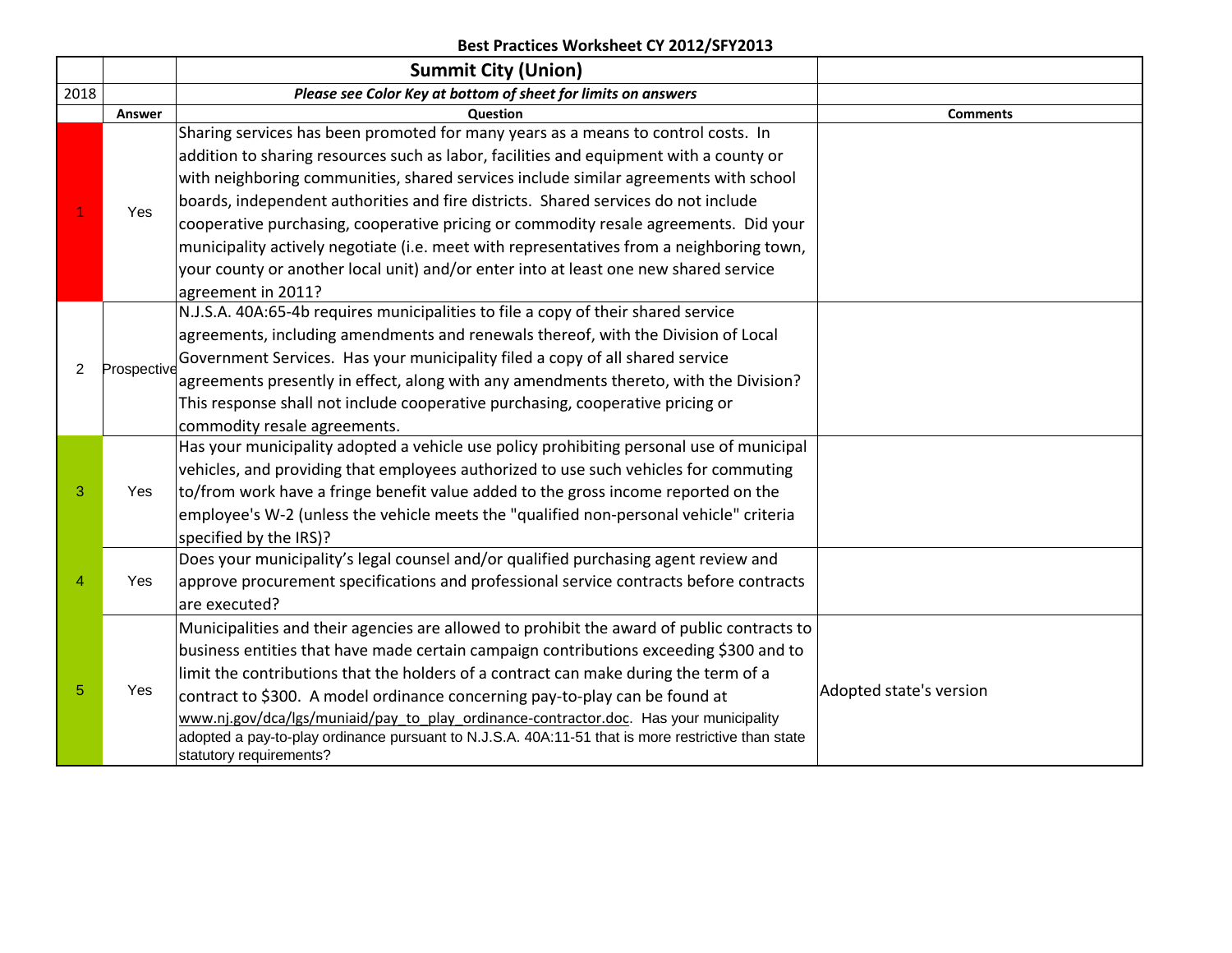|                                 |        | <b>Summit City (Union)</b>                                                                                                                                                                                                                                                                                                                                                                                                                                                                                                                                                                                                                                                                           |                                                                                                                                               |  |
|---------------------------------|--------|------------------------------------------------------------------------------------------------------------------------------------------------------------------------------------------------------------------------------------------------------------------------------------------------------------------------------------------------------------------------------------------------------------------------------------------------------------------------------------------------------------------------------------------------------------------------------------------------------------------------------------------------------------------------------------------------------|-----------------------------------------------------------------------------------------------------------------------------------------------|--|
| 2018                            |        | Please see Color Key at bottom of sheet for limits on answers                                                                                                                                                                                                                                                                                                                                                                                                                                                                                                                                                                                                                                        |                                                                                                                                               |  |
|                                 | Answer | Question                                                                                                                                                                                                                                                                                                                                                                                                                                                                                                                                                                                                                                                                                             | <b>Comments</b>                                                                                                                               |  |
| 6                               | Yes    | Does your municipality maintain an up-to-date municipal website containing at minimum<br>the following: past three years adopted budgets; the current year's proposed budget<br>including the full adopted budget for current year when approved by governing body;<br>most recent annual financial statement and audits; notification(s) for solicitation of bids<br>and RFPs; contact information for elected and appointed officials, municipal<br>administrator or manager, municipal clerk, police chief, municipal court administrator<br>and all department heads; and meeting dates, minutes and agendas for the governing<br>body, planning board, board of adjustment and all commissions? |                                                                                                                                               |  |
|                                 | Yes    | Does your municipality require its elected officials to attend on an annual basis at least<br>one course offered by the Rutgers University Center for Government Services (or a<br>similar education provider such as the NJ League of Municipalities) covering the<br>responsibilities and obligations of elected officials (for example: ethics, municipal<br>finance, labor relations, capital planning, shared services)?                                                                                                                                                                                                                                                                        | Public officials required to attend classes<br>through our Joint Insurance Fund (covers<br>Labor Relations and Ethics, among other<br>topics) |  |
| 8                               | Yes    | Are ordinances codified on an annual basis, with both the code and any uncodified<br>ordinances made available online?                                                                                                                                                                                                                                                                                                                                                                                                                                                                                                                                                                               |                                                                                                                                               |  |
| <b>Financial Standards - FS</b> |        |                                                                                                                                                                                                                                                                                                                                                                                                                                                                                                                                                                                                                                                                                                      |                                                                                                                                               |  |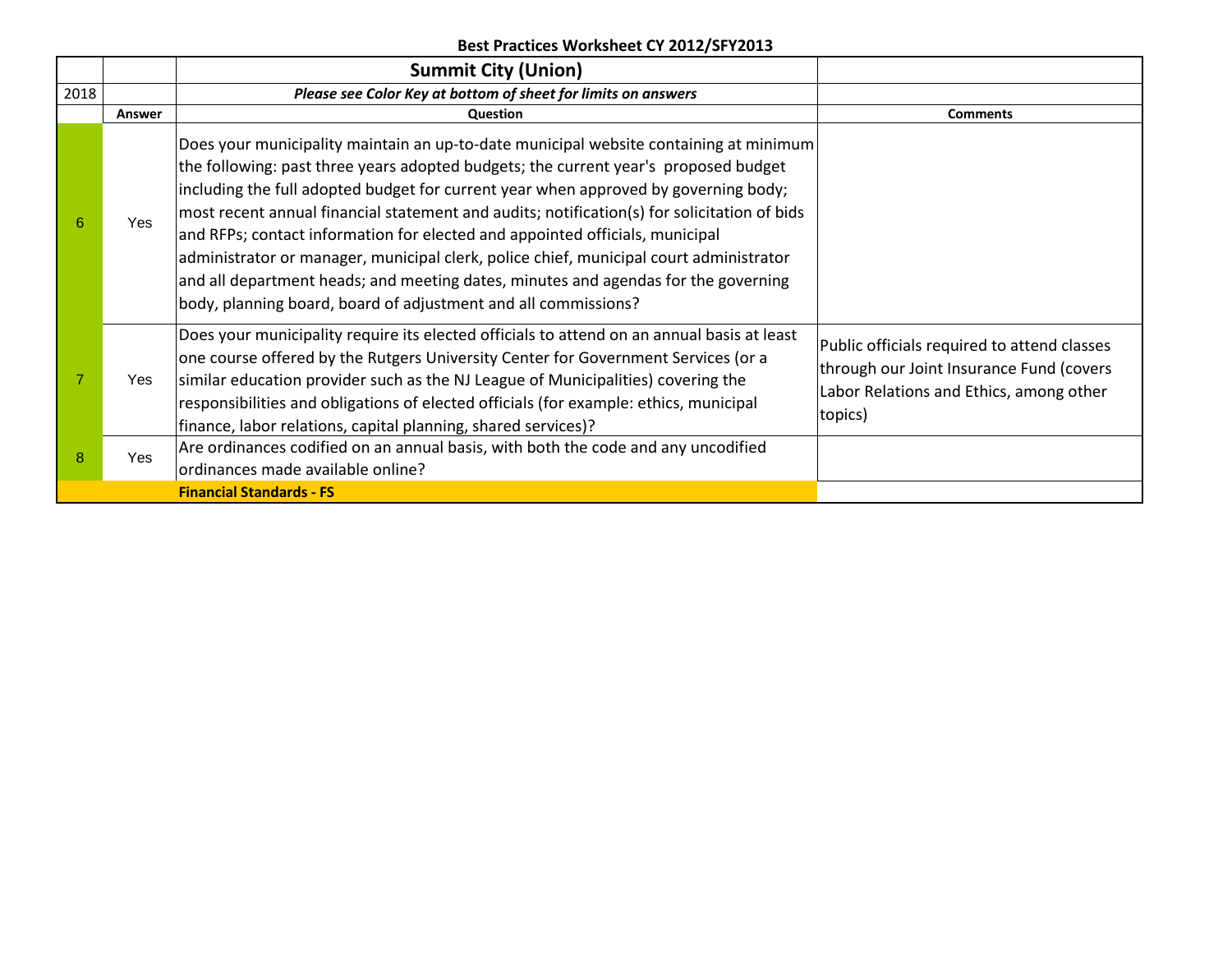|      |             | <b>Summit City (Union)</b>                                                                                                                                                                                                                                                                                                                                                                                                                                                                                                                                                                                                                                                                                                                                                                                                                                                                                                                                                                                                                                                                                                                                                                                                                                                                                                                                                                                                                                                                                                                                                                                                                                                                                                                                                                                                                                                                                                                                                                                                                                                                                                                                                                                          |                                                                                                                                                                                                                           |
|------|-------------|---------------------------------------------------------------------------------------------------------------------------------------------------------------------------------------------------------------------------------------------------------------------------------------------------------------------------------------------------------------------------------------------------------------------------------------------------------------------------------------------------------------------------------------------------------------------------------------------------------------------------------------------------------------------------------------------------------------------------------------------------------------------------------------------------------------------------------------------------------------------------------------------------------------------------------------------------------------------------------------------------------------------------------------------------------------------------------------------------------------------------------------------------------------------------------------------------------------------------------------------------------------------------------------------------------------------------------------------------------------------------------------------------------------------------------------------------------------------------------------------------------------------------------------------------------------------------------------------------------------------------------------------------------------------------------------------------------------------------------------------------------------------------------------------------------------------------------------------------------------------------------------------------------------------------------------------------------------------------------------------------------------------------------------------------------------------------------------------------------------------------------------------------------------------------------------------------------------------|---------------------------------------------------------------------------------------------------------------------------------------------------------------------------------------------------------------------------|
| 2018 |             | Please see Color Key at bottom of sheet for limits on answers                                                                                                                                                                                                                                                                                                                                                                                                                                                                                                                                                                                                                                                                                                                                                                                                                                                                                                                                                                                                                                                                                                                                                                                                                                                                                                                                                                                                                                                                                                                                                                                                                                                                                                                                                                                                                                                                                                                                                                                                                                                                                                                                                       |                                                                                                                                                                                                                           |
|      | Answer      | Question                                                                                                                                                                                                                                                                                                                                                                                                                                                                                                                                                                                                                                                                                                                                                                                                                                                                                                                                                                                                                                                                                                                                                                                                                                                                                                                                                                                                                                                                                                                                                                                                                                                                                                                                                                                                                                                                                                                                                                                                                                                                                                                                                                                                            | <b>Comments</b>                                                                                                                                                                                                           |
|      |             | With regard to your municipality's collective bargaining agreements that replaced                                                                                                                                                                                                                                                                                                                                                                                                                                                                                                                                                                                                                                                                                                                                                                                                                                                                                                                                                                                                                                                                                                                                                                                                                                                                                                                                                                                                                                                                                                                                                                                                                                                                                                                                                                                                                                                                                                                                                                                                                                                                                                                                   |                                                                                                                                                                                                                           |
|      |             |                                                                                                                                                                                                                                                                                                                                                                                                                                                                                                                                                                                                                                                                                                                                                                                                                                                                                                                                                                                                                                                                                                                                                                                                                                                                                                                                                                                                                                                                                                                                                                                                                                                                                                                                                                                                                                                                                                                                                                                                                                                                                                                                                                                                                     |                                                                                                                                                                                                                           |
| 9    |             |                                                                                                                                                                                                                                                                                                                                                                                                                                                                                                                                                                                                                                                                                                                                                                                                                                                                                                                                                                                                                                                                                                                                                                                                                                                                                                                                                                                                                                                                                                                                                                                                                                                                                                                                                                                                                                                                                                                                                                                                                                                                                                                                                                                                                     |                                                                                                                                                                                                                           |
|      |             |                                                                                                                                                                                                                                                                                                                                                                                                                                                                                                                                                                                                                                                                                                                                                                                                                                                                                                                                                                                                                                                                                                                                                                                                                                                                                                                                                                                                                                                                                                                                                                                                                                                                                                                                                                                                                                                                                                                                                                                                                                                                                                                                                                                                                     |                                                                                                                                                                                                                           |
|      |             | Police and Non-Fire; Section V Impact of Settlement" and "PERC Summary Form; Police                                                                                                                                                                                                                                                                                                                                                                                                                                                                                                                                                                                                                                                                                                                                                                                                                                                                                                                                                                                                                                                                                                                                                                                                                                                                                                                                                                                                                                                                                                                                                                                                                                                                                                                                                                                                                                                                                                                                                                                                                                                                                                                                 |                                                                                                                                                                                                                           |
|      |             | and Fire; Section VII Impact of Settlement"                                                                                                                                                                                                                                                                                                                                                                                                                                                                                                                                                                                                                                                                                                                                                                                                                                                                                                                                                                                                                                                                                                                                                                                                                                                                                                                                                                                                                                                                                                                                                                                                                                                                                                                                                                                                                                                                                                                                                                                                                                                                                                                                                                         |                                                                                                                                                                                                                           |
|      |             |                                                                                                                                                                                                                                                                                                                                                                                                                                                                                                                                                                                                                                                                                                                                                                                                                                                                                                                                                                                                                                                                                                                                                                                                                                                                                                                                                                                                                                                                                                                                                                                                                                                                                                                                                                                                                                                                                                                                                                                                                                                                                                                                                                                                                     |                                                                                                                                                                                                                           |
|      |             |                                                                                                                                                                                                                                                                                                                                                                                                                                                                                                                                                                                                                                                                                                                                                                                                                                                                                                                                                                                                                                                                                                                                                                                                                                                                                                                                                                                                                                                                                                                                                                                                                                                                                                                                                                                                                                                                                                                                                                                                                                                                                                                                                                                                                     |                                                                                                                                                                                                                           |
| 10   | Prospective |                                                                                                                                                                                                                                                                                                                                                                                                                                                                                                                                                                                                                                                                                                                                                                                                                                                                                                                                                                                                                                                                                                                                                                                                                                                                                                                                                                                                                                                                                                                                                                                                                                                                                                                                                                                                                                                                                                                                                                                                                                                                                                                                                                                                                     |                                                                                                                                                                                                                           |
|      |             | subcommittee of the governing body (Audit or Finance Committee) with a focus on                                                                                                                                                                                                                                                                                                                                                                                                                                                                                                                                                                                                                                                                                                                                                                                                                                                                                                                                                                                                                                                                                                                                                                                                                                                                                                                                                                                                                                                                                                                                                                                                                                                                                                                                                                                                                                                                                                                                                                                                                                                                                                                                     |                                                                                                                                                                                                                           |
|      |             | developing accounting control processes, procedures and authorizations designed to                                                                                                                                                                                                                                                                                                                                                                                                                                                                                                                                                                                                                                                                                                                                                                                                                                                                                                                                                                                                                                                                                                                                                                                                                                                                                                                                                                                                                                                                                                                                                                                                                                                                                                                                                                                                                                                                                                                                                                                                                                                                                                                                  |                                                                                                                                                                                                                           |
|      |             |                                                                                                                                                                                                                                                                                                                                                                                                                                                                                                                                                                                                                                                                                                                                                                                                                                                                                                                                                                                                                                                                                                                                                                                                                                                                                                                                                                                                                                                                                                                                                                                                                                                                                                                                                                                                                                                                                                                                                                                                                                                                                                                                                                                                                     |                                                                                                                                                                                                                           |
|      |             |                                                                                                                                                                                                                                                                                                                                                                                                                                                                                                                                                                                                                                                                                                                                                                                                                                                                                                                                                                                                                                                                                                                                                                                                                                                                                                                                                                                                                                                                                                                                                                                                                                                                                                                                                                                                                                                                                                                                                                                                                                                                                                                                                                                                                     |                                                                                                                                                                                                                           |
| 11   | Prospective |                                                                                                                                                                                                                                                                                                                                                                                                                                                                                                                                                                                                                                                                                                                                                                                                                                                                                                                                                                                                                                                                                                                                                                                                                                                                                                                                                                                                                                                                                                                                                                                                                                                                                                                                                                                                                                                                                                                                                                                                                                                                                                                                                                                                                     | Some repeated findings: Balances in Trust-<br>Other not being reviewed/cancelled; Library<br>Petty Cash (addressed in 2012); GASB 45;<br>Fixed Assets Inventory not updated; No<br>escrow account for Police Outside Duty |
|      |             |                                                                                                                                                                                                                                                                                                                                                                                                                                                                                                                                                                                                                                                                                                                                                                                                                                                                                                                                                                                                                                                                                                                                                                                                                                                                                                                                                                                                                                                                                                                                                                                                                                                                                                                                                                                                                                                                                                                                                                                                                                                                                                                                                                                                                     |                                                                                                                                                                                                                           |
|      |             |                                                                                                                                                                                                                                                                                                                                                                                                                                                                                                                                                                                                                                                                                                                                                                                                                                                                                                                                                                                                                                                                                                                                                                                                                                                                                                                                                                                                                                                                                                                                                                                                                                                                                                                                                                                                                                                                                                                                                                                                                                                                                                                                                                                                                     |                                                                                                                                                                                                                           |
|      |             |                                                                                                                                                                                                                                                                                                                                                                                                                                                                                                                                                                                                                                                                                                                                                                                                                                                                                                                                                                                                                                                                                                                                                                                                                                                                                                                                                                                                                                                                                                                                                                                                                                                                                                                                                                                                                                                                                                                                                                                                                                                                                                                                                                                                                     |                                                                                                                                                                                                                           |
| 12   | Yes         |                                                                                                                                                                                                                                                                                                                                                                                                                                                                                                                                                                                                                                                                                                                                                                                                                                                                                                                                                                                                                                                                                                                                                                                                                                                                                                                                                                                                                                                                                                                                                                                                                                                                                                                                                                                                                                                                                                                                                                                                                                                                                                                                                                                                                     |                                                                                                                                                                                                                           |
|      |             | with all reconciling differences verified (e.g. deposits in transit, outstanding checks and                                                                                                                                                                                                                                                                                                                                                                                                                                                                                                                                                                                                                                                                                                                                                                                                                                                                                                                                                                                                                                                                                                                                                                                                                                                                                                                                                                                                                                                                                                                                                                                                                                                                                                                                                                                                                                                                                                                                                                                                                                                                                                                         |                                                                                                                                                                                                                           |
|      |             |                                                                                                                                                                                                                                                                                                                                                                                                                                                                                                                                                                                                                                                                                                                                                                                                                                                                                                                                                                                                                                                                                                                                                                                                                                                                                                                                                                                                                                                                                                                                                                                                                                                                                                                                                                                                                                                                                                                                                                                                                                                                                                                                                                                                                     |                                                                                                                                                                                                                           |
|      |             |                                                                                                                                                                                                                                                                                                                                                                                                                                                                                                                                                                                                                                                                                                                                                                                                                                                                                                                                                                                                                                                                                                                                                                                                                                                                                                                                                                                                                                                                                                                                                                                                                                                                                                                                                                                                                                                                                                                                                                                                                                                                                                                                                                                                                     |                                                                                                                                                                                                                           |
|      |             |                                                                                                                                                                                                                                                                                                                                                                                                                                                                                                                                                                                                                                                                                                                                                                                                                                                                                                                                                                                                                                                                                                                                                                                                                                                                                                                                                                                                                                                                                                                                                                                                                                                                                                                                                                                                                                                                                                                                                                                                                                                                                                                                                                                                                     |                                                                                                                                                                                                                           |
| 13   |             | contracts expiring on or after 1/1/11, is the overall impact of the aggregate economic<br>costs limited to an average increase of 2% or less per year over the contract term? An<br>Yes<br>example of such analysis can be found on the "PERC Summary Form; Public Sector; Non-<br>Internal accounting control processes, procedures and authorizations are designed to<br>safeguard assets and to limit the risk of loss or misstatement. Does your CFO evaluate<br>and discuss this risk assessment annually with your governing body or an appropriate<br>limit the risk of loss or misstatement?<br>An accounting policy manual documenting all internal accounting control processes,<br>procedures and authorizations is of great value for staff to understand these safeguards.<br>Are internal accounting control processes, procedures and authorizations documented<br>and communicated to staff?<br>Are all General Ledger cash balances reconciled to bank statements (e.g. receipts<br>postings to bank deposits; disbursement postings to cleared checks and wire transfers)<br>posting differences)?<br>Municipalities have the potential to save significant money by auditing their telephone<br>lines annually, and other utilities on a less frequent but nonetheless regular basis. Does<br>your municipality perform an audit of its utility accounts (e.g. telephone, electric meters,<br>Yes<br>streetlighting) at least once every three years to ensure that inactive accounts are<br>cancelled?<br>In submitting your corrective action plan for findings cited in your annual audit, are these<br>items reviewed by the CFO with the governing body or an appropriate subcommittee of<br>Yes<br>the governing body (e.g. finance or audit committee)?<br>Audit findings address areas needing improvement. Ignoring these findings devalues the<br>process; therefore, municipalities should correct noted deficiencies. Have all audit<br>findings from the 2010 audit been 1) identified in the corrective action plan and 2)<br>Yes<br>addressed such that they are not repeated in the 2011 audit? If the answer is no, please<br>list the repeat findings in the comments section. |                                                                                                                                                                                                                           |
|      |             |                                                                                                                                                                                                                                                                                                                                                                                                                                                                                                                                                                                                                                                                                                                                                                                                                                                                                                                                                                                                                                                                                                                                                                                                                                                                                                                                                                                                                                                                                                                                                                                                                                                                                                                                                                                                                                                                                                                                                                                                                                                                                                                                                                                                                     |                                                                                                                                                                                                                           |
|      |             |                                                                                                                                                                                                                                                                                                                                                                                                                                                                                                                                                                                                                                                                                                                                                                                                                                                                                                                                                                                                                                                                                                                                                                                                                                                                                                                                                                                                                                                                                                                                                                                                                                                                                                                                                                                                                                                                                                                                                                                                                                                                                                                                                                                                                     |                                                                                                                                                                                                                           |
|      |             |                                                                                                                                                                                                                                                                                                                                                                                                                                                                                                                                                                                                                                                                                                                                                                                                                                                                                                                                                                                                                                                                                                                                                                                                                                                                                                                                                                                                                                                                                                                                                                                                                                                                                                                                                                                                                                                                                                                                                                                                                                                                                                                                                                                                                     |                                                                                                                                                                                                                           |
| 14   |             |                                                                                                                                                                                                                                                                                                                                                                                                                                                                                                                                                                                                                                                                                                                                                                                                                                                                                                                                                                                                                                                                                                                                                                                                                                                                                                                                                                                                                                                                                                                                                                                                                                                                                                                                                                                                                                                                                                                                                                                                                                                                                                                                                                                                                     |                                                                                                                                                                                                                           |
|      |             |                                                                                                                                                                                                                                                                                                                                                                                                                                                                                                                                                                                                                                                                                                                                                                                                                                                                                                                                                                                                                                                                                                                                                                                                                                                                                                                                                                                                                                                                                                                                                                                                                                                                                                                                                                                                                                                                                                                                                                                                                                                                                                                                                                                                                     |                                                                                                                                                                                                                           |
|      |             |                                                                                                                                                                                                                                                                                                                                                                                                                                                                                                                                                                                                                                                                                                                                                                                                                                                                                                                                                                                                                                                                                                                                                                                                                                                                                                                                                                                                                                                                                                                                                                                                                                                                                                                                                                                                                                                                                                                                                                                                                                                                                                                                                                                                                     |                                                                                                                                                                                                                           |
| 15   |             |                                                                                                                                                                                                                                                                                                                                                                                                                                                                                                                                                                                                                                                                                                                                                                                                                                                                                                                                                                                                                                                                                                                                                                                                                                                                                                                                                                                                                                                                                                                                                                                                                                                                                                                                                                                                                                                                                                                                                                                                                                                                                                                                                                                                                     |                                                                                                                                                                                                                           |
|      |             |                                                                                                                                                                                                                                                                                                                                                                                                                                                                                                                                                                                                                                                                                                                                                                                                                                                                                                                                                                                                                                                                                                                                                                                                                                                                                                                                                                                                                                                                                                                                                                                                                                                                                                                                                                                                                                                                                                                                                                                                                                                                                                                                                                                                                     |                                                                                                                                                                                                                           |
|      |             |                                                                                                                                                                                                                                                                                                                                                                                                                                                                                                                                                                                                                                                                                                                                                                                                                                                                                                                                                                                                                                                                                                                                                                                                                                                                                                                                                                                                                                                                                                                                                                                                                                                                                                                                                                                                                                                                                                                                                                                                                                                                                                                                                                                                                     |                                                                                                                                                                                                                           |
|      |             |                                                                                                                                                                                                                                                                                                                                                                                                                                                                                                                                                                                                                                                                                                                                                                                                                                                                                                                                                                                                                                                                                                                                                                                                                                                                                                                                                                                                                                                                                                                                                                                                                                                                                                                                                                                                                                                                                                                                                                                                                                                                                                                                                                                                                     |                                                                                                                                                                                                                           |
|      |             |                                                                                                                                                                                                                                                                                                                                                                                                                                                                                                                                                                                                                                                                                                                                                                                                                                                                                                                                                                                                                                                                                                                                                                                                                                                                                                                                                                                                                                                                                                                                                                                                                                                                                                                                                                                                                                                                                                                                                                                                                                                                                                                                                                                                                     |                                                                                                                                                                                                                           |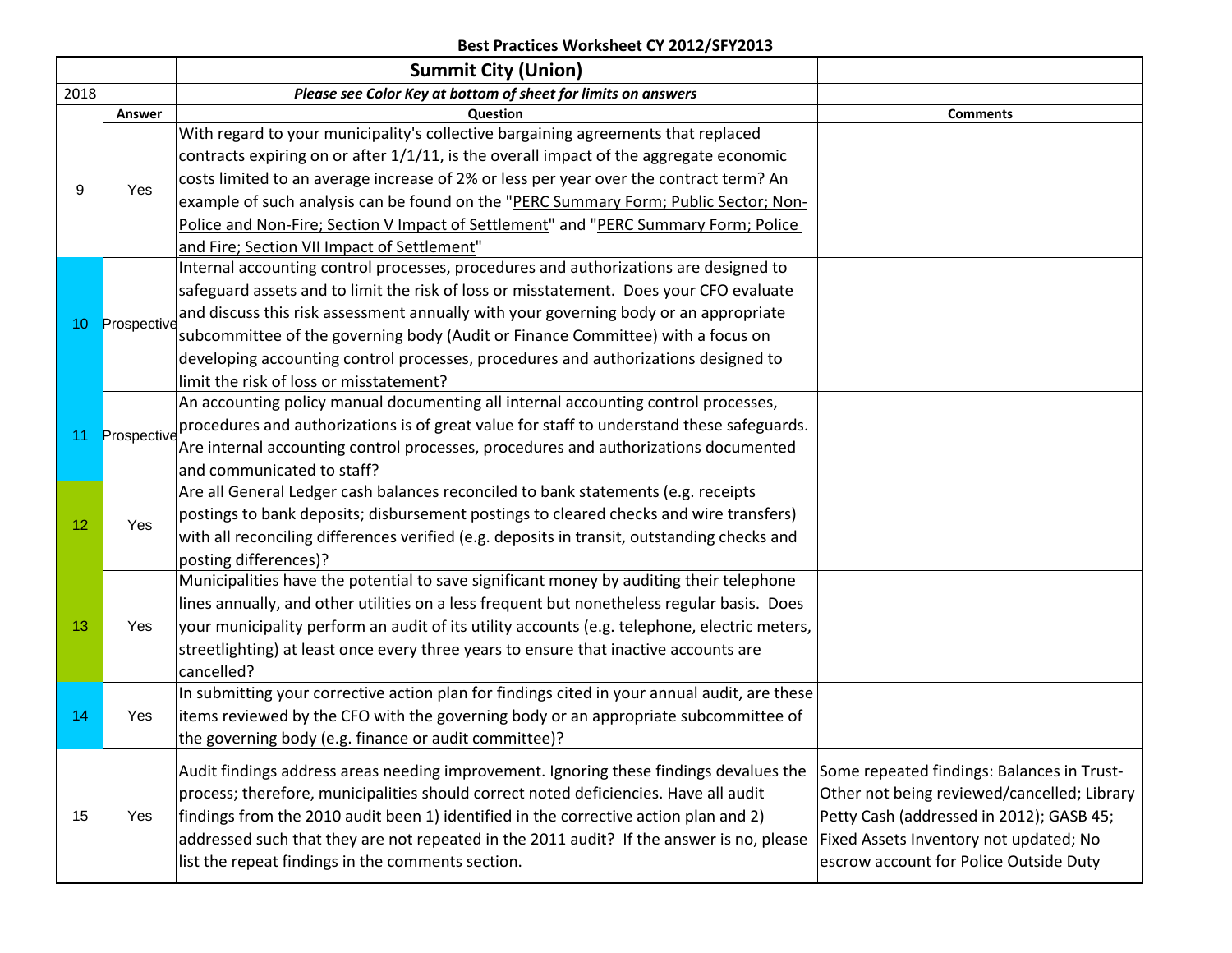|      |             | <b>Summit City (Union)</b>                                                                 |                              |
|------|-------------|--------------------------------------------------------------------------------------------|------------------------------|
| 2018 |             | Please see Color Key at bottom of sheet for limits on answers                              |                              |
|      | Answer      | Question                                                                                   | <b>Comments</b>              |
|      |             | The CFO should prepare both the annual financial statement and annual debt                 |                              |
|      |             | statement. Excessive auditor assistance on these documents could create a perception       |                              |
|      |             | that the auditor is not truly independent of the client in auditing the client's financial |                              |
|      |             | statements. At an absolute minimum, each CFO should prepare audit-ready financial          |                              |
|      |             | records including books of original entry, general ledgers, subsidiary ledgers and other   |                              |
|      |             | computer reports that accurately analyze and reflect the municipality's financial          |                              |
|      |             | position. These records should have sufficient detail for an accountant with sufficient    |                              |
| 16   | Yes         | knowledge of New Jersey's municipal accounting system to extract the information           |                              |
|      |             | necessary in preparing the annual financial and debt statements. This requires that all    |                              |
|      |             | financial transactions (both cash and non-cash) be posted in the general ledger and that   |                              |
|      |             | all general ledger accounts be supported by subsidiary ledgers, reports, reconciliations   |                              |
|      |             | or are otherwise analyzed. If your CFO does not prepare the annual financial statement     |                              |
|      |             | or annual debt statement, and does not present the financial records in a complete and     |                              |
|      |             | audit-ready condition, are you retaining outside assistance to do so from an individual or |                              |
|      |             | entity separate from your municipality's audit firm?                                       |                              |
|      |             | The CFO should prepare a municipality's annual budget. If your CFO does not prepare        |                              |
| 17   | Yes         | the municipality's annual budget, are you retaining outside assistance to do so from an    | Adminstrator prepares budget |
|      |             | individual or entity separate from your municipality's audit firm?                         |                              |
|      |             | Grant programs can create a significant burden on a municipality's cash flow if program    |                              |
|      |             | expenses are either not timely reimbursed or are charged to other operating accounts       |                              |
| 18   | Yes         | instead of to the grant. Are all grant revenues reviewed at least quarterly to determine   |                              |
|      |             | that all program expenses have 1) been filed for reimbursement and 2) have been            |                              |
|      |             | properly charged to the grant, with follow up communication to grantor agencies in         |                              |
|      |             | instances where payments are delayed?                                                      |                              |
|      |             | <b>Budget Preparation and Presentation - BP</b>                                            |                              |
|      |             | Has your municipality fully and accurately disclosed in the "Budget Message" section of    |                              |
| 19   | Prospective | your CY2012/SFY 2013 budget the following: Revenues at Risk; Non-Recurring Cost            |                              |
|      |             | Reductions; Anticipated CY2013/SFY 2014 Appropriation Increases; and Structural            |                              |
|      |             | Balance Offsets as detailed in Local Finance Notice 2011-37?                               |                              |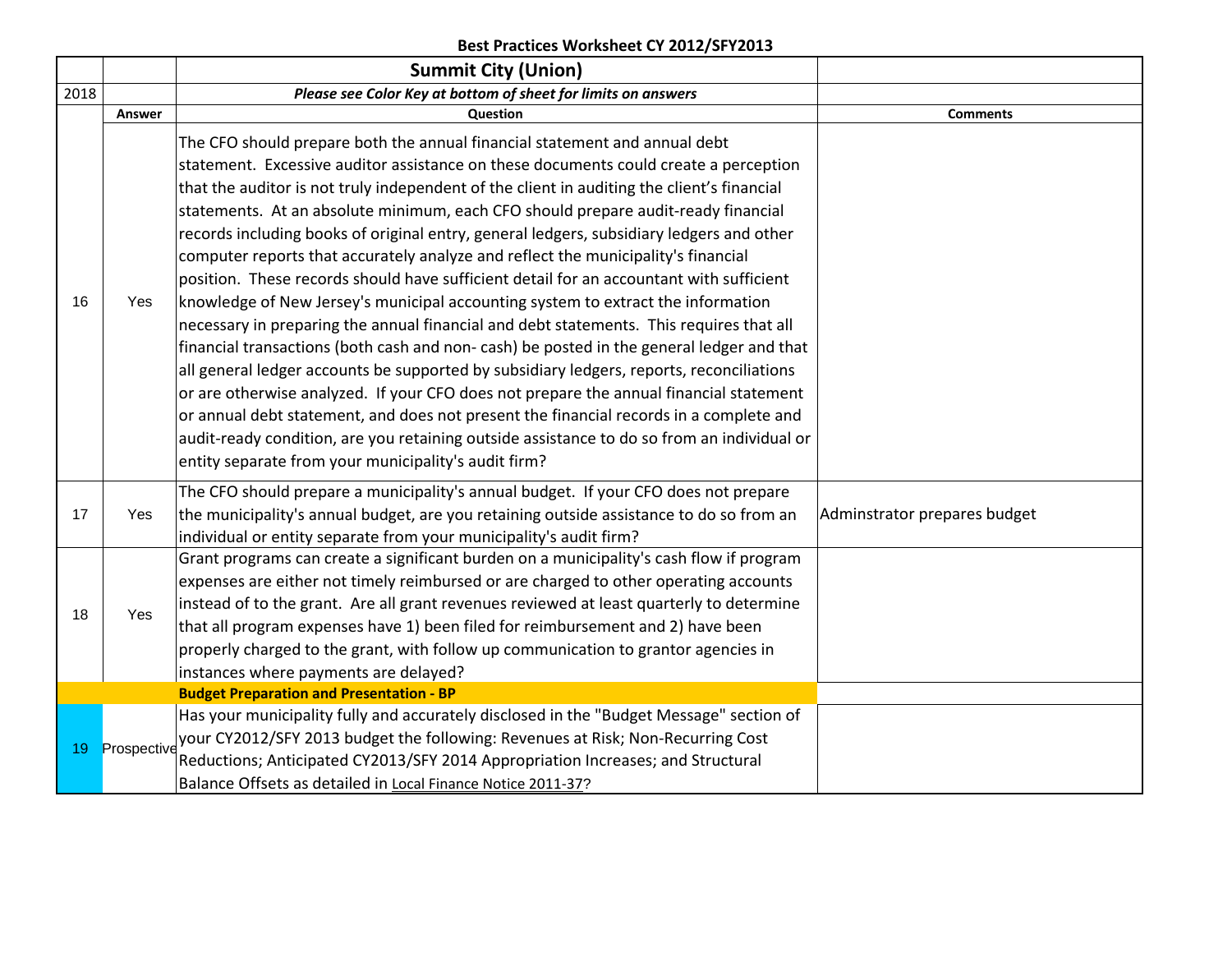|      |                                                                                                                                                                                                                                                                                                                                                                                                                                                                                                                                                                                                                                                                                                          | <b>Summit City (Union)</b>                                                                           |                 |
|------|----------------------------------------------------------------------------------------------------------------------------------------------------------------------------------------------------------------------------------------------------------------------------------------------------------------------------------------------------------------------------------------------------------------------------------------------------------------------------------------------------------------------------------------------------------------------------------------------------------------------------------------------------------------------------------------------------------|------------------------------------------------------------------------------------------------------|-----------------|
| 2018 |                                                                                                                                                                                                                                                                                                                                                                                                                                                                                                                                                                                                                                                                                                          | Please see Color Key at bottom of sheet for limits on answers                                        |                 |
|      | Answer                                                                                                                                                                                                                                                                                                                                                                                                                                                                                                                                                                                                                                                                                                   | Question                                                                                             | <b>Comments</b> |
|      |                                                                                                                                                                                                                                                                                                                                                                                                                                                                                                                                                                                                                                                                                                          | In preparing your annual budget it is important for both the governing body and public to            |                 |
|      |                                                                                                                                                                                                                                                                                                                                                                                                                                                                                                                                                                                                                                                                                                          | understand the concept of surplus and how it accumulates (or declines) over the years.               |                 |
|      |                                                                                                                                                                                                                                                                                                                                                                                                                                                                                                                                                                                                                                                                                                          | A formal policy regarding surplus serves as a basis for decisions concerning future                  |                 |
|      |                                                                                                                                                                                                                                                                                                                                                                                                                                                                                                                                                                                                                                                                                                          | financial solvency, and the lack of a policy could lead bond rating agencies to downgrade            |                 |
| 20   | Yes                                                                                                                                                                                                                                                                                                                                                                                                                                                                                                                                                                                                                                                                                                      | your municipality's credit rating. In developing said surplus policy your CFO should                 |                 |
|      |                                                                                                                                                                                                                                                                                                                                                                                                                                                                                                                                                                                                                                                                                                          | analyze and explain at least a five-year trend of surplus; illustrating the factors causing          |                 |
|      |                                                                                                                                                                                                                                                                                                                                                                                                                                                                                                                                                                                                                                                                                                          | each annual increase or decrease. A surplus policy with realistic and sustainable goals              |                 |
|      |                                                                                                                                                                                                                                                                                                                                                                                                                                                                                                                                                                                                                                                                                                          | can then be determined. Does your municipality have a written policy goal for the                    |                 |
|      |                                                                                                                                                                                                                                                                                                                                                                                                                                                                                                                                                                                                                                                                                                          | amount of surplus available in support of municipal operations, and is this goal evaluated           |                 |
|      |                                                                                                                                                                                                                                                                                                                                                                                                                                                                                                                                                                                                                                                                                                          | annually?                                                                                            |                 |
|      | In preparing your annual budget for the current year it is important that the impact that<br>these decisions may have on future years' budgets be presented, evaluated and<br>considered before final action is taken. Long term plans concerning revenue,<br>appropriations, tax levy, tax levy cap and surplus are critical toward sustaining (or<br>Yes<br>21<br>achieving) a solid fiscal condition. Are projections calculated and discussed in sufficient<br>detail so that the governing body understands the impact that the current year's budget<br>may have on the future tax levy (as restricted by the levy cap) and future surplus<br>balances for at least two (2) future year's budgets? |                                                                                                      |                 |
|      |                                                                                                                                                                                                                                                                                                                                                                                                                                                                                                                                                                                                                                                                                                          |                                                                                                      |                 |
|      |                                                                                                                                                                                                                                                                                                                                                                                                                                                                                                                                                                                                                                                                                                          |                                                                                                      |                 |
|      |                                                                                                                                                                                                                                                                                                                                                                                                                                                                                                                                                                                                                                                                                                          |                                                                                                      |                 |
|      |                                                                                                                                                                                                                                                                                                                                                                                                                                                                                                                                                                                                                                                                                                          |                                                                                                      |                 |
|      |                                                                                                                                                                                                                                                                                                                                                                                                                                                                                                                                                                                                                                                                                                          |                                                                                                      |                 |
|      |                                                                                                                                                                                                                                                                                                                                                                                                                                                                                                                                                                                                                                                                                                          |                                                                                                      |                 |
|      |                                                                                                                                                                                                                                                                                                                                                                                                                                                                                                                                                                                                                                                                                                          |                                                                                                      |                 |
|      |                                                                                                                                                                                                                                                                                                                                                                                                                                                                                                                                                                                                                                                                                                          | Certain municipalities have indirectly pledged prompt payment (i.e. issued a guarantee) of debt      |                 |
|      |                                                                                                                                                                                                                                                                                                                                                                                                                                                                                                                                                                                                                                                                                                          | service with respect to debt issued by counties, independent authorities or developers. Bond         |                 |
|      |                                                                                                                                                                                                                                                                                                                                                                                                                                                                                                                                                                                                                                                                                                          | Rating Agencies (e.g. Moody's, Fitch, Standard & Poor's) have downgraded certain municipalities'     |                 |
|      |                                                                                                                                                                                                                                                                                                                                                                                                                                                                                                                                                                                                                                                                                                          | bond ratings to below investment grade for lack of preparation in the event a lender calls in a      |                 |
| 22   | N/A                                                                                                                                                                                                                                                                                                                                                                                                                                                                                                                                                                                                                                                                                                      | debt guarantee. If your municipality guarantees any debt, are direct service revenues that may       |                 |
|      |                                                                                                                                                                                                                                                                                                                                                                                                                                                                                                                                                                                                                                                                                                          | be pledged against debt repayment monitored by the municipal CFO; and to the extent that cash        |                 |
|      |                                                                                                                                                                                                                                                                                                                                                                                                                                                                                                                                                                                                                                                                                                          | flow from pledged revenue will not satisfy the debt repayment, are sufficient funds held in          |                 |
|      |                                                                                                                                                                                                                                                                                                                                                                                                                                                                                                                                                                                                                                                                                                          | reserve to satisfy the guarantee or is an existing authorization in place to issue debt (e.g. a bond |                 |
|      |                                                                                                                                                                                                                                                                                                                                                                                                                                                                                                                                                                                                                                                                                                          | ordinance) in the event a lender calls in the guarantee?                                             |                 |
| 23   | Yes                                                                                                                                                                                                                                                                                                                                                                                                                                                                                                                                                                                                                                                                                                      | Do elected officials receive status reports at least quarterly on all budget revenues and            |                 |
|      |                                                                                                                                                                                                                                                                                                                                                                                                                                                                                                                                                                                                                                                                                                          | appropriations as they correspond to the annual adopted budget?                                      |                 |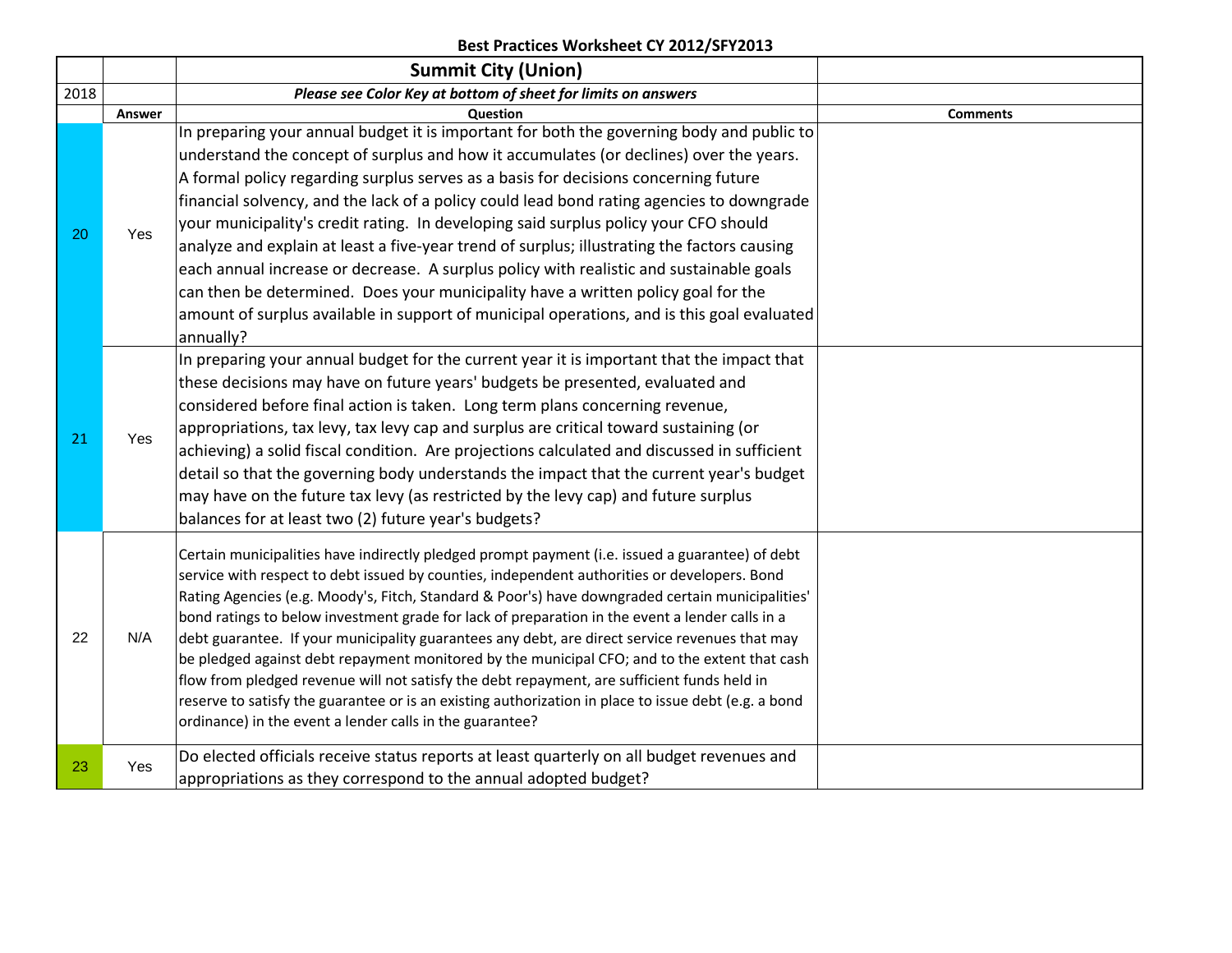|      |        | <b>Summit City (Union)</b>                                                                                                                                                                                                                                                                                                                                                                                                                                                                                                                                                                                                                                                                                                                                                                                                                                                                                                                                                                                                                                             |                                                                                                                                                                          |
|------|--------|------------------------------------------------------------------------------------------------------------------------------------------------------------------------------------------------------------------------------------------------------------------------------------------------------------------------------------------------------------------------------------------------------------------------------------------------------------------------------------------------------------------------------------------------------------------------------------------------------------------------------------------------------------------------------------------------------------------------------------------------------------------------------------------------------------------------------------------------------------------------------------------------------------------------------------------------------------------------------------------------------------------------------------------------------------------------|--------------------------------------------------------------------------------------------------------------------------------------------------------------------------|
| 2018 |        | Please see Color Key at bottom of sheet for limits on answers                                                                                                                                                                                                                                                                                                                                                                                                                                                                                                                                                                                                                                                                                                                                                                                                                                                                                                                                                                                                          |                                                                                                                                                                          |
|      | Answer | Question                                                                                                                                                                                                                                                                                                                                                                                                                                                                                                                                                                                                                                                                                                                                                                                                                                                                                                                                                                                                                                                               | <b>Comments</b>                                                                                                                                                          |
| 24   | Yes    | Given the potential fiscal impact of property tax appeals on municipalities, the Tax<br>Assessor and CFO should review the status of filed appeals on a regular basis to<br>determine their effect on future budgets and plan accordingly. With input and approval<br>from the governing body, this plan should include an evaluation of current assessment<br>values and should consider setting aside an adequate estimated reserve to fund<br>potentially successful state tax court appeals. Has your municipality considered a<br>property reassessment/revaluation to counter the effect of successful residential tax<br>appeals? In answering this question, a yes answer indicates that the municipality either<br>1) determined after reviewing assessed values that a reassessment/revaluation is<br>unnecessary due to assessed values accurately reflecting market values (resulting in a<br>small number of successful appeals); or 2) if the impact of appeals is significant, a<br>revaluation plan has been filed with your County Board of Taxation. | Finance Committee/Governing Body had<br>many discussions regarding revaluation over<br>past few years, including discussions with<br>Tax Counsel; no formal action taken |
| 25   | Yes    | In developing your multi-year capital plan, is your municipality dedicating sufficient<br>revenues to fund maintenance, repair and eventual replacement of infrastructure such<br>as roads, storm sewers, sanitary sewers and water systems?                                                                                                                                                                                                                                                                                                                                                                                                                                                                                                                                                                                                                                                                                                                                                                                                                           |                                                                                                                                                                          |
| 26   | Yes    | N.J.S.A. 40A:4-62.1 allows for the creation of a dedicated trust fund to reserve funds<br>budgeted during years with relatively little snowfall for use in future years when<br>excessive snowfalls may exceed budgeted funds. Although this past winter may have<br>been mild, a responsible budget will take into consideration its impact on future years.<br>In your 2012 budget, has your municipality reserved at least the average of snow<br>removal expenses incurred over a minimum of 3 years?                                                                                                                                                                                                                                                                                                                                                                                                                                                                                                                                                              |                                                                                                                                                                          |
|      |        | <b>Health Insurance - HI</b>                                                                                                                                                                                                                                                                                                                                                                                                                                                                                                                                                                                                                                                                                                                                                                                                                                                                                                                                                                                                                                           |                                                                                                                                                                          |
| 27   | Yes    | Does your municipality exclude from healthcare coverage part-time elected and<br>appointed officials (less than 35 hours per week)?                                                                                                                                                                                                                                                                                                                                                                                                                                                                                                                                                                                                                                                                                                                                                                                                                                                                                                                                    |                                                                                                                                                                          |
| 28   | Yes    | Does your municipality limit health benefits to full-time (35 or more hours weekly)<br>employees (excluding elected and appointed officials)?                                                                                                                                                                                                                                                                                                                                                                                                                                                                                                                                                                                                                                                                                                                                                                                                                                                                                                                          |                                                                                                                                                                          |
| 29   | Yes    | Does your municipality conduct a monthly review of health benefit covered lives in an<br>effort to delete employees, spouses or dependents who should no longer be receiving<br>coverage?                                                                                                                                                                                                                                                                                                                                                                                                                                                                                                                                                                                                                                                                                                                                                                                                                                                                              |                                                                                                                                                                          |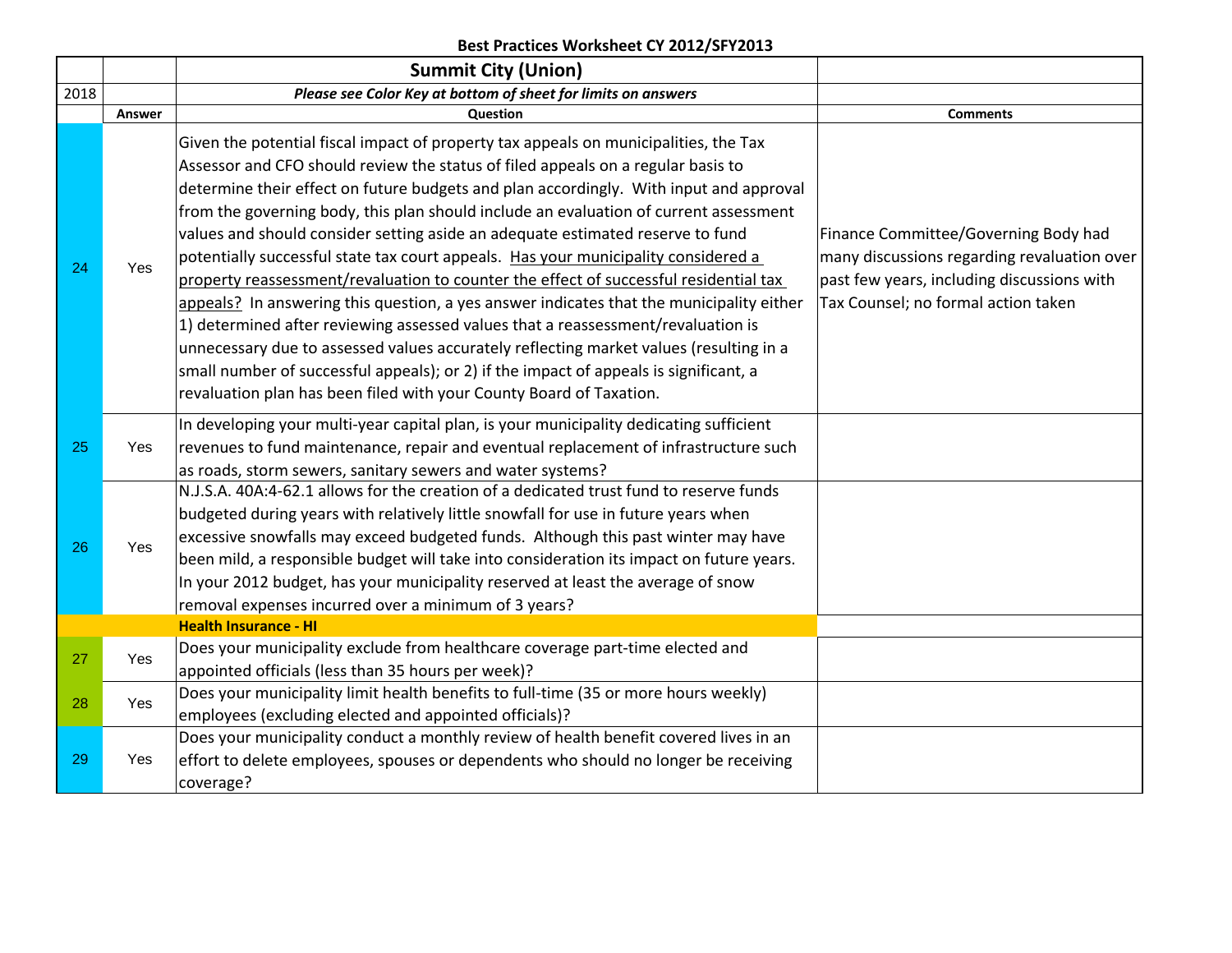|      |        | <b>Summit City (Union)</b>                                                                                                                                                                                                                                                                                                                                                                                                                                                                                                                                                                                                                                                                                                                                                                                                                                                                                                                                                                                                             |                 |
|------|--------|----------------------------------------------------------------------------------------------------------------------------------------------------------------------------------------------------------------------------------------------------------------------------------------------------------------------------------------------------------------------------------------------------------------------------------------------------------------------------------------------------------------------------------------------------------------------------------------------------------------------------------------------------------------------------------------------------------------------------------------------------------------------------------------------------------------------------------------------------------------------------------------------------------------------------------------------------------------------------------------------------------------------------------------|-----------------|
| 2018 |        | Please see Color Key at bottom of sheet for limits on answers                                                                                                                                                                                                                                                                                                                                                                                                                                                                                                                                                                                                                                                                                                                                                                                                                                                                                                                                                                          |                 |
|      | Answer | Question                                                                                                                                                                                                                                                                                                                                                                                                                                                                                                                                                                                                                                                                                                                                                                                                                                                                                                                                                                                                                               | <b>Comments</b> |
| 30   | Yes    | As explained in Local Finance Notices 2011-20R and 2011-34, P.L. 2011 c. 78 requires<br>employees to contribute toward healthcare based on a percentage of total premium<br>cost, subject to a four-year phase-in. Has your municipality implemented the employee<br>healthcare contribution provisions contained in P.L.2011 c. 78?                                                                                                                                                                                                                                                                                                                                                                                                                                                                                                                                                                                                                                                                                                   |                 |
| 31   | N/A    | Municipalities frequently contract with or designate insurance brokers to secure<br>healthcare coverage from insurance carriers. Brokers are typically paid by third-party<br>administrators (TPA's) hired to collect, review and pay healthcare bills. The municipality<br>pays the TPA, who in turn pays the broker. Broker fees are often directly related to the<br>amount of insurance premiums or fees paid by the municipality (i.e. the higher the<br>premium, the larger the broker's commission). Thus, the municipality-broker-TPA<br>arrangement is vulnerable to abuse because brokers could face conflicting incentives in<br>seeking lower-cost insurance alternatives. If your municipality contracts with or<br>otherwise designates an insurance broker, is the structure for broker payments pre-set<br>(i.e. plainly disclosed in the resolution and/or contract designating the broker of record)<br>so as to mitigate the risk of brokers recommending more expensive insurance coverage<br>to earn higher fees? |                 |
| 32   | N/A    | The State Health Benefits Program (SHBP) offers medical, prescription and dental<br>coverage options for more than 850,000 participants, including employees, dependents<br>and retirees. All plans have substantial networks of healthcare providers, and provide<br>services nationwide. 62% of municipalities, and 33% of counties, within New Jersey<br>participate in SHBP. As your municipality's collective bargaining agreements come up for<br>renegotiation, do your municipality's negotiation proposals seek contract provisions<br>allowing its employees to be switched to SHBP?                                                                                                                                                                                                                                                                                                                                                                                                                                         |                 |
| 33   | N/A    | If your municipality does not participate in the State Health Benefits Program (SHBP),<br>have competitive proposals for health insurance been solicited in the last three years;<br>including from the Division of Pensions and Benefits for SHBP health insurance<br>coverage?                                                                                                                                                                                                                                                                                                                                                                                                                                                                                                                                                                                                                                                                                                                                                       |                 |
|      |        | <b>Personnel - PE</b>                                                                                                                                                                                                                                                                                                                                                                                                                                                                                                                                                                                                                                                                                                                                                                                                                                                                                                                                                                                                                  |                 |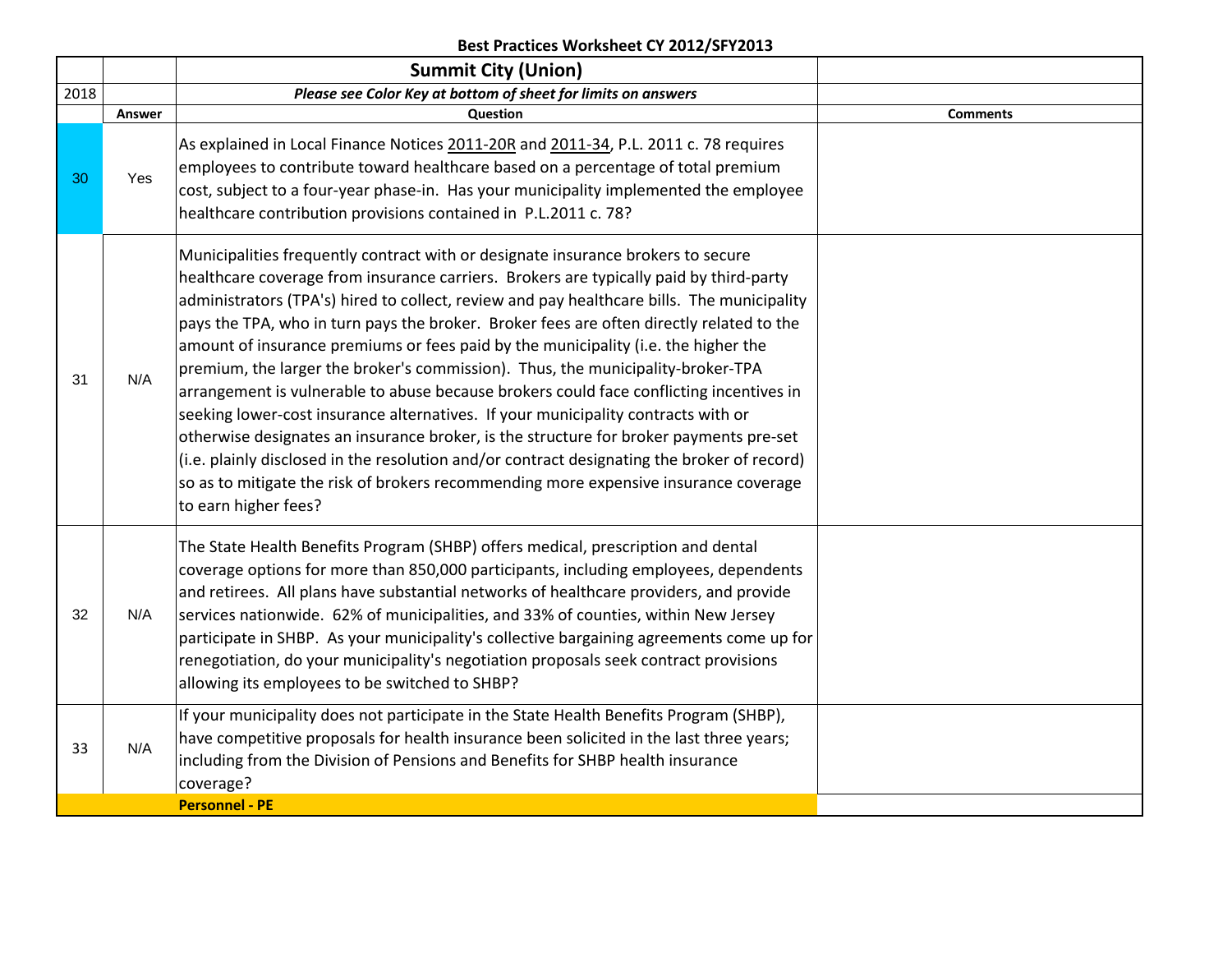|      |        | <b>Summit City (Union)</b>                                                                                                                                                                                                                                                                                                                                                                                                                                                                                                                                                                                                                                                                                                                                                                                                                                                                                                                                                                                                                                                                                                                                                                                                                                                          |                 |
|------|--------|-------------------------------------------------------------------------------------------------------------------------------------------------------------------------------------------------------------------------------------------------------------------------------------------------------------------------------------------------------------------------------------------------------------------------------------------------------------------------------------------------------------------------------------------------------------------------------------------------------------------------------------------------------------------------------------------------------------------------------------------------------------------------------------------------------------------------------------------------------------------------------------------------------------------------------------------------------------------------------------------------------------------------------------------------------------------------------------------------------------------------------------------------------------------------------------------------------------------------------------------------------------------------------------|-----------------|
| 2018 |        | Please see Color Key at bottom of sheet for limits on answers                                                                                                                                                                                                                                                                                                                                                                                                                                                                                                                                                                                                                                                                                                                                                                                                                                                                                                                                                                                                                                                                                                                                                                                                                       |                 |
|      | Answer | Question                                                                                                                                                                                                                                                                                                                                                                                                                                                                                                                                                                                                                                                                                                                                                                                                                                                                                                                                                                                                                                                                                                                                                                                                                                                                            | <b>Comments</b> |
| 34   | Yes    | N.J.S.A. 43:15A-7.2 and 43:15C-2(b)(4) preclude independent contractors and individuals<br>performing professional services for any municipality or agency (e.g. municipal attorney,<br>auditor, planner) under a professional services contract awarded pursuant to the Local<br>Public Contracts Law from membership in the Public Employees' Retirement System<br>(PERS) and Defined Contribution Retirement Program (DCRP). Has your municipality<br>reviewed the status of your independent contractors and professional services providers<br>to ensure they are not deemed eligible for PERS and/or DCRP?                                                                                                                                                                                                                                                                                                                                                                                                                                                                                                                                                                                                                                                                    |                 |
| 35   | Yes    | The Fair Labor Standards Act (FLSA) is a federal law that establishes minimum wage,<br>overtime pay, recordkeeping, and child labor standards affecting full-time and part-time<br>workers in the private sector and in Federal, State, and local governments. The law<br>requires that overtime pay must be paid for all hours over 40 hours in a work week<br>except for those employees classified as exempt and thus not entitled to overtime.<br>Management employees such as elected officials, municipal managers/administrators,<br>municipal clerks, CFOs, public works superintendents, police chiefs and other<br>department heads are typically classified as having exempt status and are not entitled to<br>overtime pay. Other municipal employees may also be classified as exempt under the<br>FLSA (you should consult with your labor counsel for more detailed guidance). Does<br>your municipality refrain from paying overtime to employees who are classified as<br>exempt under the FLSA? In answering this question, be aware that exempt status would<br>also preclude overtime pay for time worked during emergencies, attendance at night<br>meetings, participation in training sessions, and police "off-duty" assignments (a/k/a<br>"Jobs in Blue"). |                 |
| 36   | Yes    | N.J.S.A. 34:13A-8.2 requires public employers, including municipalities, to file with the<br>Public Employment Relations Commission (PERC) a copy of all contracts negotiated with<br>public employee representatives. This includes, but is not limited to, collective<br>bargaining agreements, memoranda of understanding, contract amendments, and "side<br>letter" or "side bar" agreements. Copies of same may be emailed to<br>contracts@perc.state.nj.us. Has your municipality filed all current contracts with PERC?                                                                                                                                                                                                                                                                                                                                                                                                                                                                                                                                                                                                                                                                                                                                                      |                 |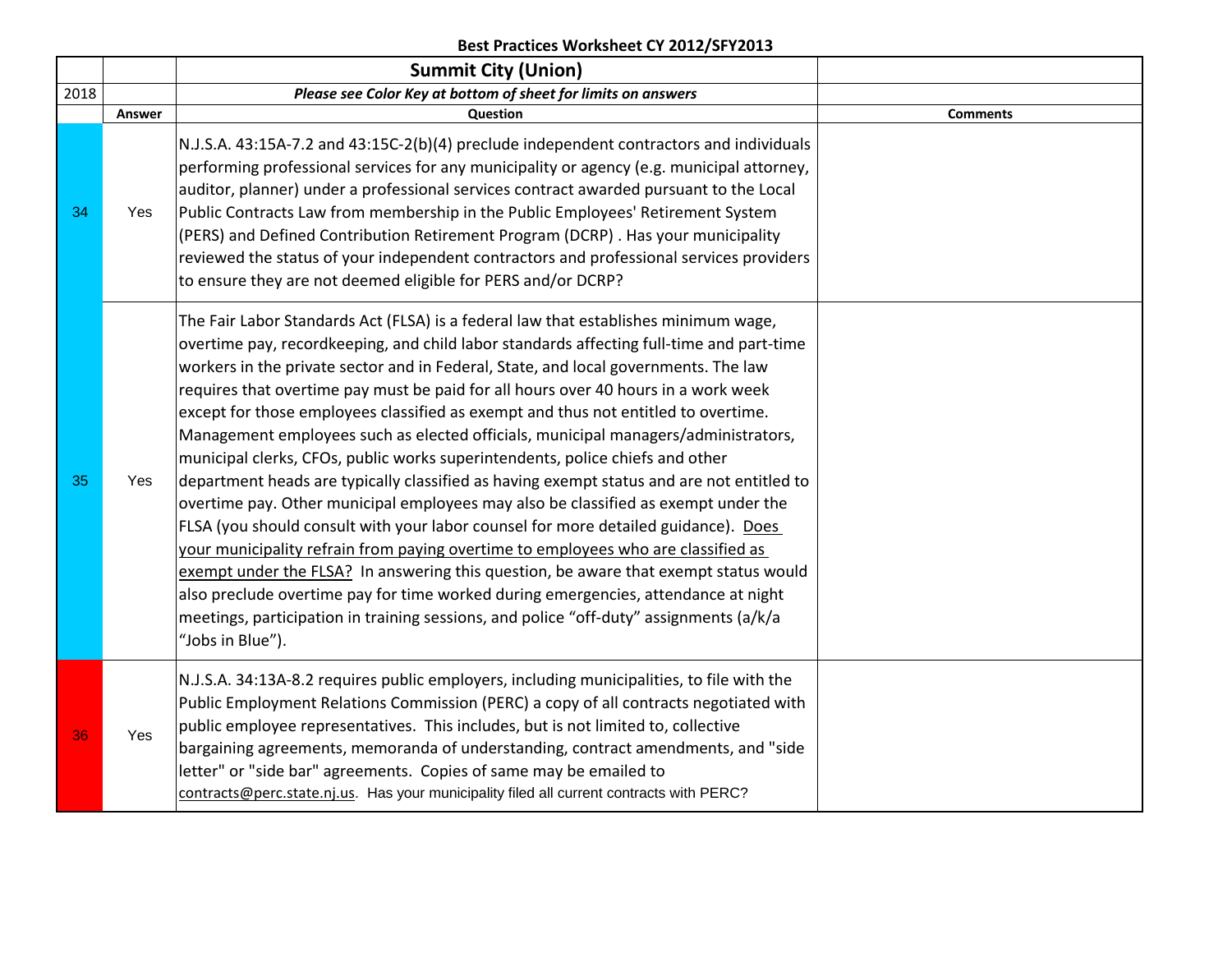|      |                                                                      | <b>Summit City (Union)</b>                                                               |                                                                                                                                                                                                                                           |
|------|----------------------------------------------------------------------|------------------------------------------------------------------------------------------|-------------------------------------------------------------------------------------------------------------------------------------------------------------------------------------------------------------------------------------------|
| 2018 |                                                                      | Please see Color Key at bottom of sheet for limits on answers                            |                                                                                                                                                                                                                                           |
|      | Answer                                                               | Question                                                                                 | <b>Comments</b>                                                                                                                                                                                                                           |
|      |                                                                      | Does your municipality make available to the public free of charge, either through an    |                                                                                                                                                                                                                                           |
| 37   | Yes.                                                                 | internet posting or on-site review, documents that show the current salaries of all      |                                                                                                                                                                                                                                           |
|      |                                                                      | personnel and additional documents that would allow the public to view how your          |                                                                                                                                                                                                                                           |
|      |                                                                      | municipality's salaries have changed over a three year period?                           |                                                                                                                                                                                                                                           |
| 38   | <b>Yes</b>                                                           | Are standardized forms completed and filed, either electronically or by paper, to verify |                                                                                                                                                                                                                                           |
|      | all employee time worked (e.g. time cards, electronic time keeping)? |                                                                                          |                                                                                                                                                                                                                                           |
| 39   | Yes                                                                  | Does your personnel/human resources office maintain records that account for all leave   |                                                                                                                                                                                                                                           |
|      |                                                                      | time earned and used by employees?                                                       |                                                                                                                                                                                                                                           |
|      |                                                                      |                                                                                          |                                                                                                                                                                                                                                           |
| 40   | Yes                                                                  |                                                                                          |                                                                                                                                                                                                                                           |
|      |                                                                      |                                                                                          |                                                                                                                                                                                                                                           |
|      |                                                                      |                                                                                          | Do supervisors review and approve/deny employee time and attendance documentation<br>before those records are submitted to management and, in the case of department<br>heads, is such documentation reviewed and verified independently? |
|      |                                                                      | Does your municipality limit the carry forward of accrued vacation time to no more than  |                                                                                                                                                                                                                                           |
|      |                                                                      | the amount earned in the previous year (meaning no employee hired after the effective    |                                                                                                                                                                                                                                           |
| 41   | Yes                                                                  | date of the limitation policy can keep in any given year more vacation time that they    |                                                                                                                                                                                                                                           |
|      |                                                                      | earned in the prior year)?                                                               |                                                                                                                                                                                                                                           |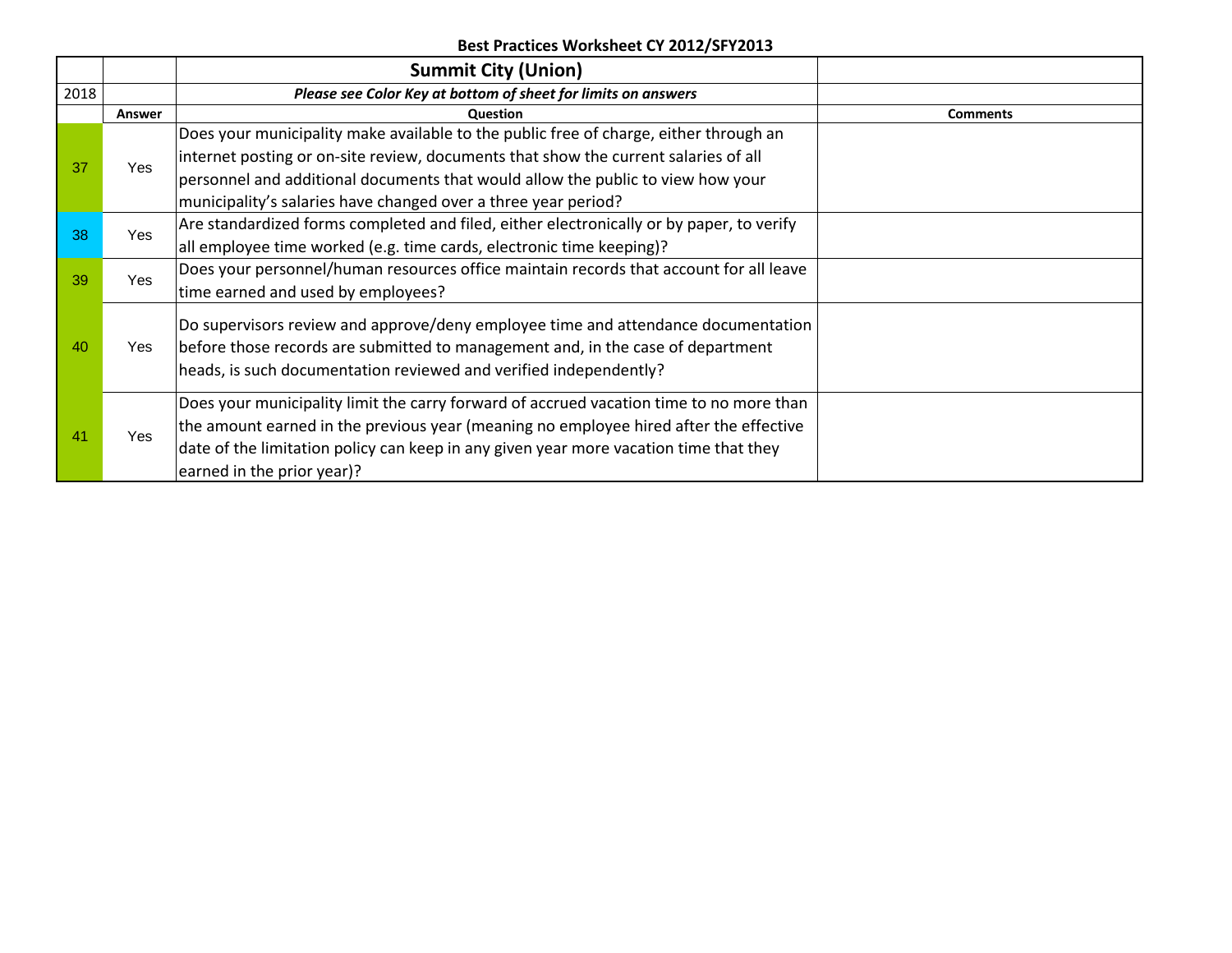|      |            | <b>Summit City (Union)</b>                                                               |                                                                                                                                                      |
|------|------------|------------------------------------------------------------------------------------------|------------------------------------------------------------------------------------------------------------------------------------------------------|
| 2018 |            | Please see Color Key at bottom of sheet for limits on answers                            |                                                                                                                                                      |
|      | Answer     | Question                                                                                 | <b>Comments</b>                                                                                                                                      |
| 42   | N/A        | Does the municipal governing body approve all payments for accumulated absences          | Workers compensation pays 70%; the City<br>supplements 30%<br>Longevity was eliminated and replaced with<br>a Rabbi Trust Deferred Compensation Plan |
|      |            | pursuant to the requirements of N.J.A.C. 5:30-15.4?                                      |                                                                                                                                                      |
| 43   | Yes        | Does your municipality provide annual employment practice liability training for elected |                                                                                                                                                      |
|      |            | officials, managers, administrators, department heads and supervisors?                   |                                                                                                                                                      |
| 44   | <b>Yes</b> | Does your municipality have a transitional duty program (light duty) to encourage        |                                                                                                                                                      |
|      |            | employees out on workers compensation to return to work?                                 |                                                                                                                                                      |
|      |            | The State Workers Compensation Law provides that, when an employee receives a work-      |                                                                                                                                                      |
|      |            | related injury producing temporary disability, the employee is entitiled to wage-        | established in lieu of longevity for Police and<br>Fire personnel hired after 1/1/01                                                                 |
| 45   | No         | continuation equal to 70% of the employee's weekly wages, subject to a maximum           |                                                                                                                                                      |
|      |            | compensation as determined by the Commissioner of Labor. Does your municipality          |                                                                                                                                                      |
|      |            | limit benefits for work-related injuries to the above statutory benefit?                 |                                                                                                                                                      |
|      | Yes        | The weekly benefit rate provided under the State Temporary Disability Law for a non-     |                                                                                                                                                      |
|      |            | work-related injury is calculated on the basis of claimant's average weekly wage. Each   |                                                                                                                                                      |
| 46   |            | claimant is paid 2/3 of their average weekly wage up to the maximum amount payable,      |                                                                                                                                                      |
|      |            | which is \$572 for disabilities beginning on or after 1/1/12. Does your municipality     |                                                                                                                                                      |
|      |            | refrain from supplementing the Temporary Disability benefit?                             |                                                                                                                                                      |
|      |            | Has your municipality adopted an ordinance, resolution, regulation or policy eliminating |                                                                                                                                                      |
| 47   | <b>Yes</b> | longevity awards, bonuses or payments for non-union employees?                           |                                                                                                                                                      |
|      |            |                                                                                          |                                                                                                                                                      |
|      |            | For any employees covered by a collective bargaining agreement, has your municipality    |                                                                                                                                                      |
| 48   | Yes        | eliminated longevity awards, bonuses or payments for employees hired on or after a       |                                                                                                                                                      |
|      |            | specified date, and refrained from increasing longevity awards, bonuses or payments for  |                                                                                                                                                      |
|      |            | employees hired before a specified date?                                                 |                                                                                                                                                      |
|      |            | <b>Public Safety - PS</b>                                                                |                                                                                                                                                      |
|      |            | Does your municipality schedule and undertake periodic inspections/assessments of all    |                                                                                                                                                      |
| 49   | Yes        | municipal facilities to ensure they are in good repair and proper maintainance is being  |                                                                                                                                                      |
|      |            | performed?                                                                               |                                                                                                                                                      |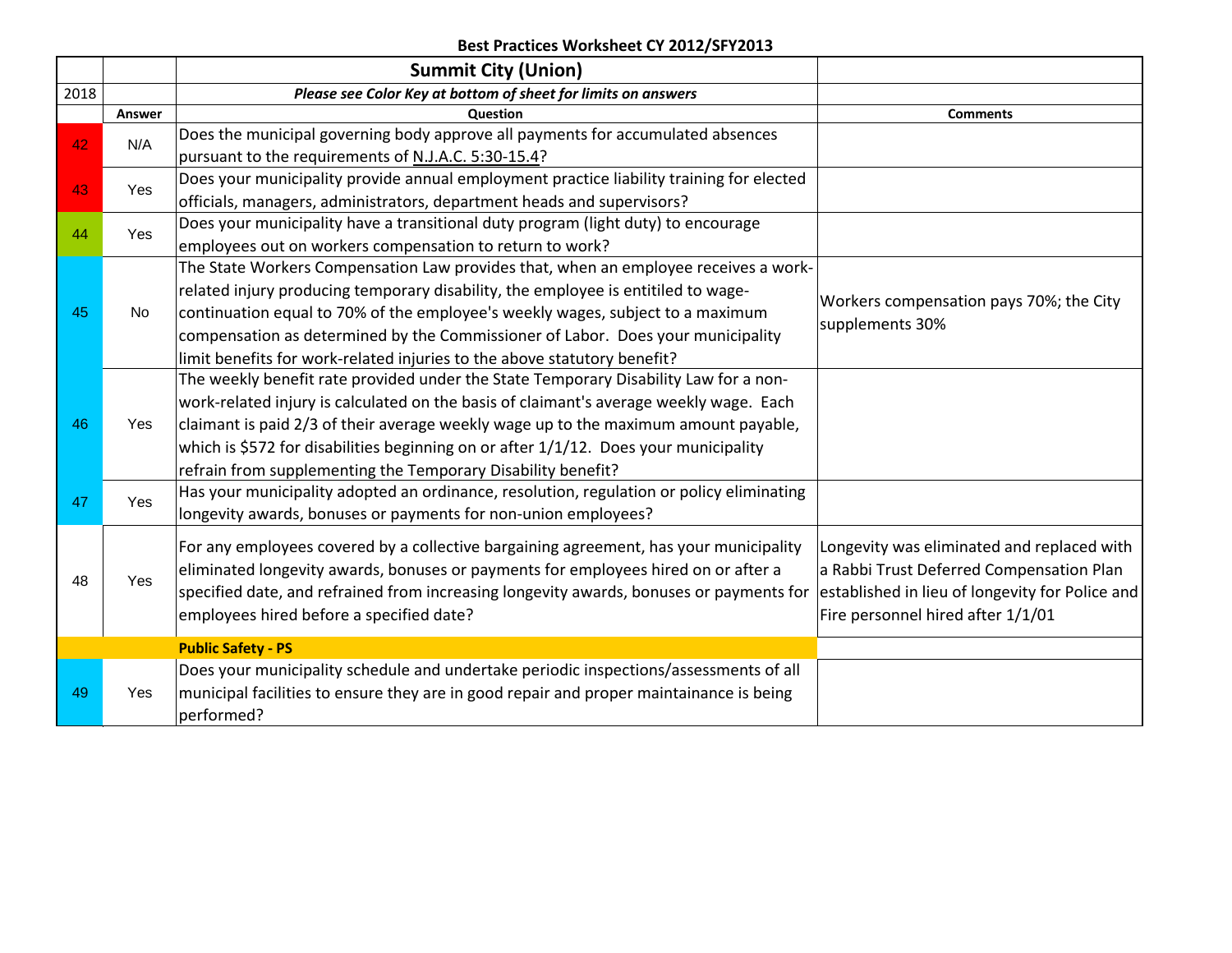|      |                                                                                         | <b>Summit City (Union)</b>                                                                                                                                                                                                                                                                                                                                                                                                                                                                                                                                                                                                                                                                                                                                                                                      |                 |  |  |  |
|------|-----------------------------------------------------------------------------------------|-----------------------------------------------------------------------------------------------------------------------------------------------------------------------------------------------------------------------------------------------------------------------------------------------------------------------------------------------------------------------------------------------------------------------------------------------------------------------------------------------------------------------------------------------------------------------------------------------------------------------------------------------------------------------------------------------------------------------------------------------------------------------------------------------------------------|-----------------|--|--|--|
| 2018 |                                                                                         | Please see Color Key at bottom of sheet for limits on answers                                                                                                                                                                                                                                                                                                                                                                                                                                                                                                                                                                                                                                                                                                                                                   |                 |  |  |  |
|      | Answer                                                                                  | Question                                                                                                                                                                                                                                                                                                                                                                                                                                                                                                                                                                                                                                                                                                                                                                                                        | <b>Comments</b> |  |  |  |
| 50   | Yes                                                                                     | Has your municipality reviewed its policies and staffing requirements for providing traffic<br>safety around utility and construction work, and implemented policies to assure that the<br>most efficient and cost-effective approach is taken? Traffic safety policies for utility and<br>construction work should balance the interests of public safety with those of controlling<br>costs. For example, uniformed police officers controlling a cul-de-sac may be excessive;<br>while parking a policeman in a patrol car on a major highway to act in lieu of a "crash<br>truck" may be insufficient and could endanger the officer. An appropriate traffic safety<br>plan should include parameters governing when police officers, flag men and safety<br>apparatus are used in different circumstances. |                 |  |  |  |
|      |                                                                                         |                                                                                                                                                                                                                                                                                                                                                                                                                                                                                                                                                                                                                                                                                                                                                                                                                 |                 |  |  |  |
|      |                                                                                         |                                                                                                                                                                                                                                                                                                                                                                                                                                                                                                                                                                                                                                                                                                                                                                                                                 |                 |  |  |  |
|      |                                                                                         |                                                                                                                                                                                                                                                                                                                                                                                                                                                                                                                                                                                                                                                                                                                                                                                                                 |                 |  |  |  |
|      | $\mathbf 0$                                                                             | Select                                                                                                                                                                                                                                                                                                                                                                                                                                                                                                                                                                                                                                                                                                                                                                                                          |                 |  |  |  |
|      | 40                                                                                      | Yes                                                                                                                                                                                                                                                                                                                                                                                                                                                                                                                                                                                                                                                                                                                                                                                                             |                 |  |  |  |
|      | $\mathbf{1}$                                                                            | No                                                                                                                                                                                                                                                                                                                                                                                                                                                                                                                                                                                                                                                                                                                                                                                                              |                 |  |  |  |
|      | 5                                                                                       | N/A                                                                                                                                                                                                                                                                                                                                                                                                                                                                                                                                                                                                                                                                                                                                                                                                             |                 |  |  |  |
|      | $\overline{4}$                                                                          | Prospective                                                                                                                                                                                                                                                                                                                                                                                                                                                                                                                                                                                                                                                                                                                                                                                                     |                 |  |  |  |
|      | 50                                                                                      | <b>Total Answered:</b>                                                                                                                                                                                                                                                                                                                                                                                                                                                                                                                                                                                                                                                                                                                                                                                          |                 |  |  |  |
|      |                                                                                         |                                                                                                                                                                                                                                                                                                                                                                                                                                                                                                                                                                                                                                                                                                                                                                                                                 |                 |  |  |  |
|      | 49                                                                                      | Score (Yes + N/A + Prospective)                                                                                                                                                                                                                                                                                                                                                                                                                                                                                                                                                                                                                                                                                                                                                                                 |                 |  |  |  |
|      | 98%                                                                                     | Score %                                                                                                                                                                                                                                                                                                                                                                                                                                                                                                                                                                                                                                                                                                                                                                                                         |                 |  |  |  |
|      | 0%                                                                                      | Percent Withheld                                                                                                                                                                                                                                                                                                                                                                                                                                                                                                                                                                                                                                                                                                                                                                                                |                 |  |  |  |
|      |                                                                                         |                                                                                                                                                                                                                                                                                                                                                                                                                                                                                                                                                                                                                                                                                                                                                                                                                 |                 |  |  |  |
|      |                                                                                         | Chief Financial Officer Completion Certification:                                                                                                                                                                                                                                                                                                                                                                                                                                                                                                                                                                                                                                                                                                                                                               |                 |  |  |  |
|      |                                                                                         | Type Name of CFO and Certification # in cells below:                                                                                                                                                                                                                                                                                                                                                                                                                                                                                                                                                                                                                                                                                                                                                            |                 |  |  |  |
|      |                                                                                         | Scott H. Olsen                                                                                                                                                                                                                                                                                                                                                                                                                                                                                                                                                                                                                                                                                                                                                                                                  | N-0504          |  |  |  |
|      |                                                                                         | Name                                                                                                                                                                                                                                                                                                                                                                                                                                                                                                                                                                                                                                                                                                                                                                                                            | Cert#           |  |  |  |
|      |                                                                                         | Date Prepared:                                                                                                                                                                                                                                                                                                                                                                                                                                                                                                                                                                                                                                                                                                                                                                                                  | 9/13/2012       |  |  |  |
|      |                                                                                         | <b>Color Key</b>                                                                                                                                                                                                                                                                                                                                                                                                                                                                                                                                                                                                                                                                                                                                                                                                |                 |  |  |  |
|      |                                                                                         | Red = Repeat Question; Prospective answers not permitted                                                                                                                                                                                                                                                                                                                                                                                                                                                                                                                                                                                                                                                                                                                                                        |                 |  |  |  |
|      |                                                                                         | $Blue = Questions where neither "not applicable" nor "N/A" answers are permitted$                                                                                                                                                                                                                                                                                                                                                                                                                                                                                                                                                                                                                                                                                                                               |                 |  |  |  |
|      | Green = Repeat questions where neither "Prospective" nor "Not Applicable" are permitted |                                                                                                                                                                                                                                                                                                                                                                                                                                                                                                                                                                                                                                                                                                                                                                                                                 |                 |  |  |  |